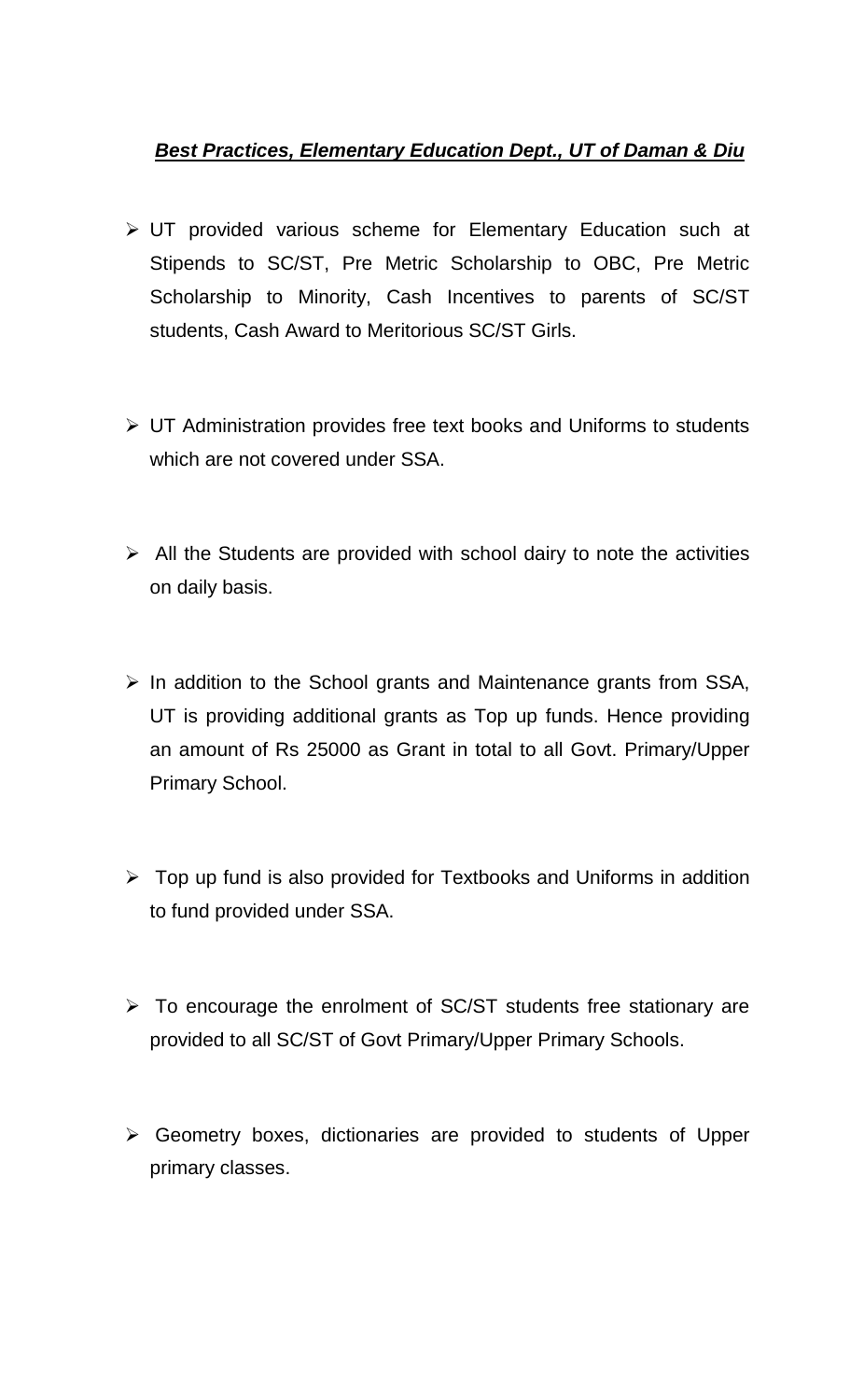- $\triangleright$  To track the attendance of teachers Bio-metric attendance are provided in all Govt. Primary/Upper Primary School.
- Free Bicycles are distributed to Girls students of Class VIII to improve their retention in Elementary level.
- Under Sanjivini Bima Yojana, girls students along with family (4 members) are provided with free Life Insurance.
- Smart Classrooms have been introduced in various Govt Primary/Upper Primary schools to make the learning more interactive.
- All the Students of Govt Primary/Upper Primary schools were provided with raincoats during monsoon season.
- $\triangleright$  UT has all pucca school buildings with separate boys & girls toilets, drinking water & Electricity in all Govt. Schools.
- $\triangleright$  To encourage the enrolment in the Govt Elementary school, CBSE syllabus is introduced in 11 Primary school.
- $\triangleright$  GIS Mapping of all the schools of the UT is completed.
- "Shala Pravesh Utsav" was conducted in various schools to welcomes the students of Class I.

## *Swachh Bharat Swachh Vidyalaya*

- All the Govt. Elementary Schools of UT of Daman & Diu are having pucca and **separate toilets for boys and girls with water facilities.**
- Materials for Cleaning of the Toilets such as **phenyls, acids, brooms** are provided to all schools for maintenance of toilets.